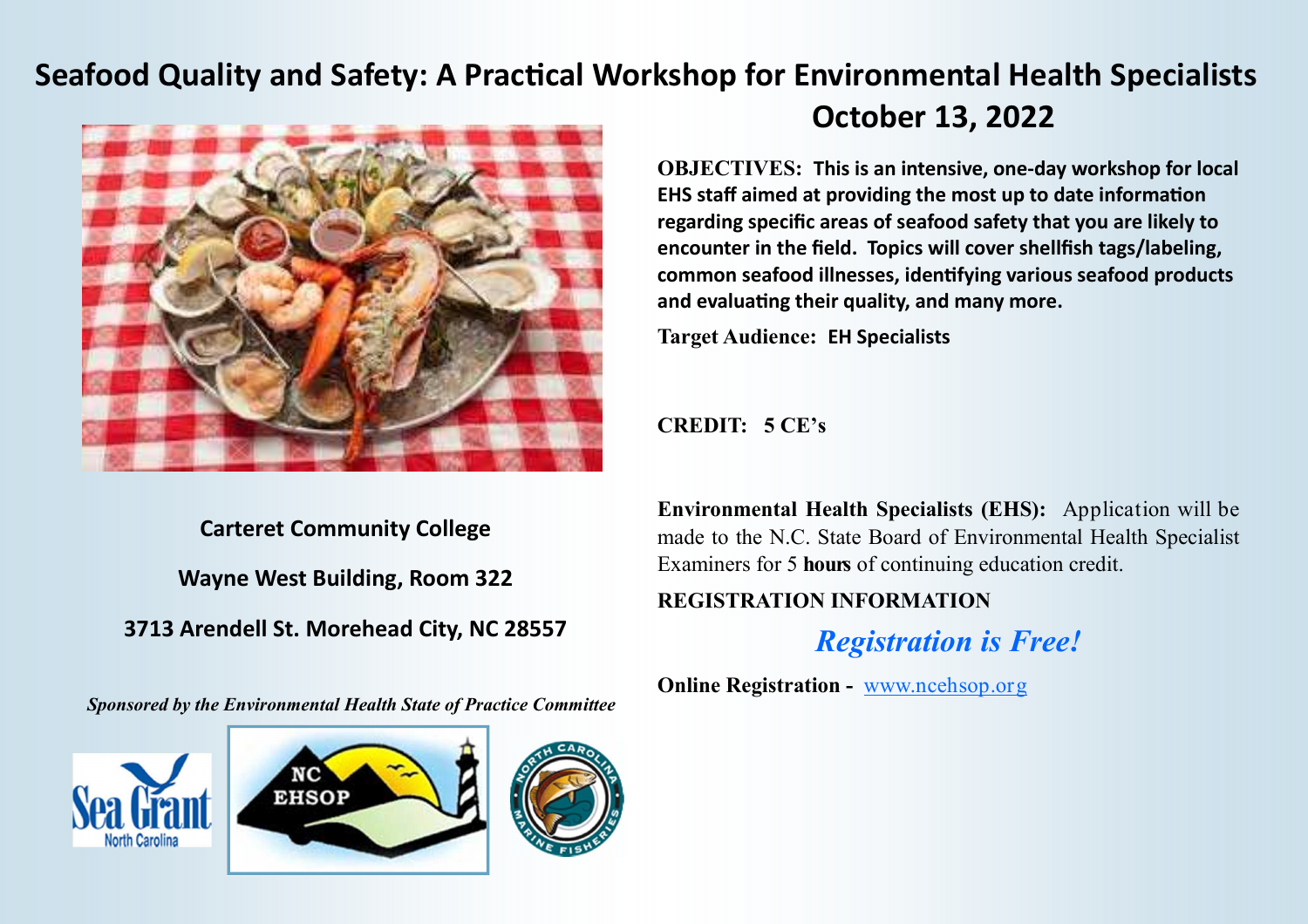## **DAY 1**

| 8:30  | <b>Registration and Coffee</b>                            | 3:30 | <b>Controlling Risk Factors with Seafood at Retail</b> |
|-------|-----------------------------------------------------------|------|--------------------------------------------------------|
| 9:00  | <b>Welcome and Introductions</b>                          | 4:15 | <b>Questions, Closing Remarks &amp; Adjourn</b>        |
| 9:15  | <b>Evolution of the NC Shellfish Aquaculture Industry</b> |      |                                                        |
| 10:00 | <b>Seafood HACCP Controls at the Commercial Level</b>     |      |                                                        |
| 10:30 | <b>Break</b>                                              |      |                                                        |
| 10:45 | <b>Common Seafood-Related Illnesses</b>                   |      |                                                        |
| 11:15 | <b>Identifying Approved Sources for Seafood</b>           |      |                                                        |
| 11:45 | Lunch (own your own)                                      |      |                                                        |
| 1:00  | <b>Evaluating Seafood Quality</b>                         |      |                                                        |
| 1:30  | <b>Shellfish Tags &amp; Labeling</b>                      |      |                                                        |
| 2:15  | <b>Seafood Markets &amp; Roadside Vendors</b>             |      |                                                        |
| 2:45  | <b>Break</b>                                              |      |                                                        |
| 3:00  | <b>Seafood Fraud</b>                                      |      |                                                        |